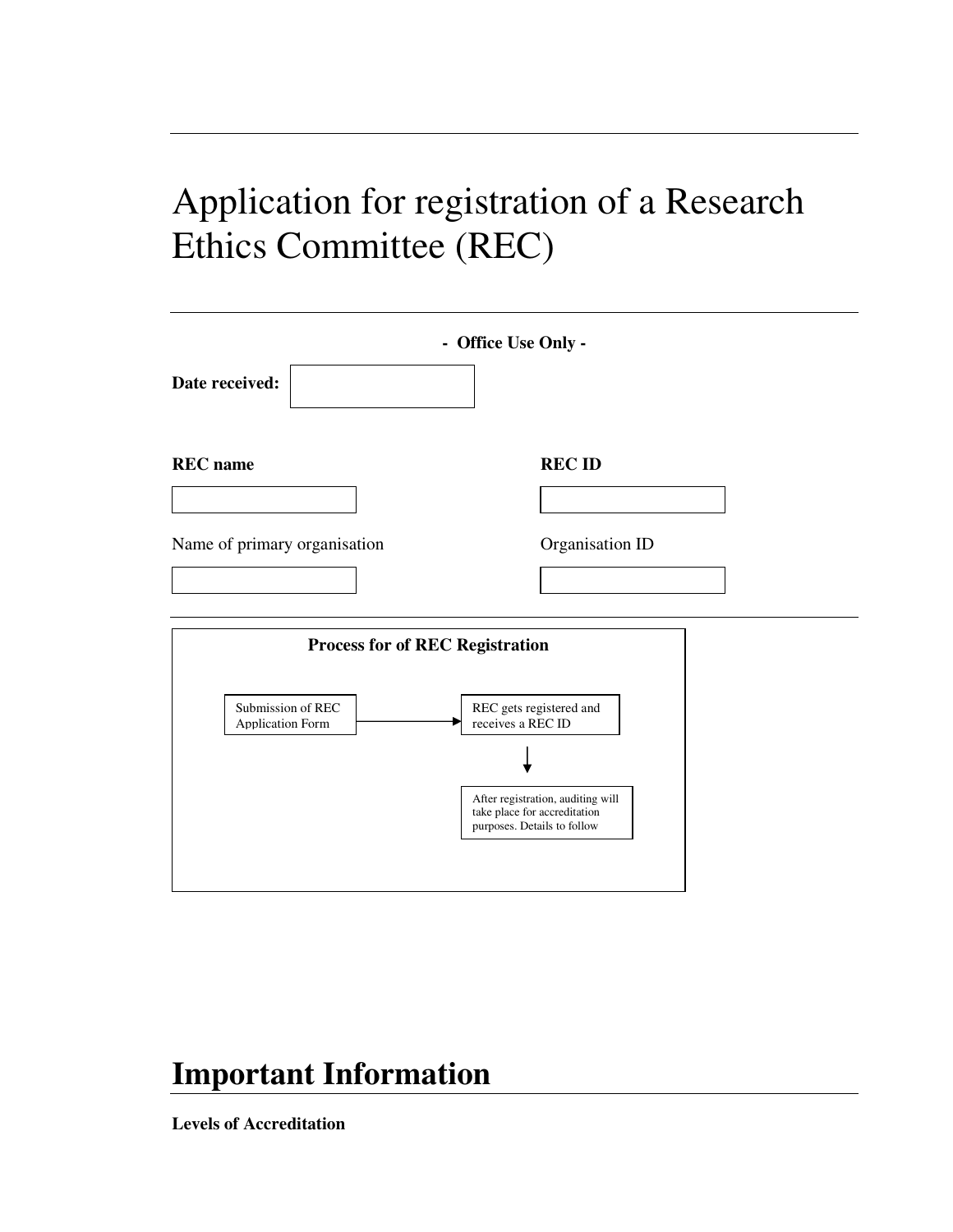Level 1: RECs that have the capacity to assess straightforward research designs that involve minimal risk to human participants. These include research proposals that do not involve drug research, biomedical research involving human tissues, high-budget research (more than R250000.00 per annum). In brief, Level 1 committees are meant to review 'minimal risk' research only

Level 2: RECs that may review all types of health research proposals, including collaborative international health research, multi-centre studies and long-term studies exceeding one year in duration

#### **Applying for registration**

An organisation or independent REC may apply for registration of a Health Research Ethics Committee (REC) with the National Health Research Ethics Council. To be eligible for registration the organisation and REC must demonstrate compliance with Section 73 of the National Health Act, Act No 61 of 2003.

This application must be signed by the head of the organisation or independent REC (e.g. CEO or Vice-Chancellor, Chairperson of REC). If the REC serves more than one organisation, the head of each of these organisations must also sign the form.

The applicant will be advised of the outcome. To prevent unnecessary delays in the process, please ensure that the information provided is complete and accurate. You may be contacted if additional information is needed.

#### **Instructions**

- o Please type or print clearly.
- o All questions MUST be answered
- o If an answer space provided is not sufficient, please attach additional pages.
- o Please retain a photocopy of your completed application.

Information provided in this application must be, to the best of your knowledge, true and accurate.

**Please forward the signed, original completed form to:** 

**National Health Research Ethics Council C/O Directorate: Health Research Secretariat for NHREC Private Bag X 828 PRETORIA 0001** 

**Tel: 012 395-8119/8113 E-mail: nhrec@health.gov.za**

#### **Use of Information**

Information relating to the REC and the organisation will be used to determine whether the REC meets the requirements for registration and to promote best practice with regard to ethical conduct of research.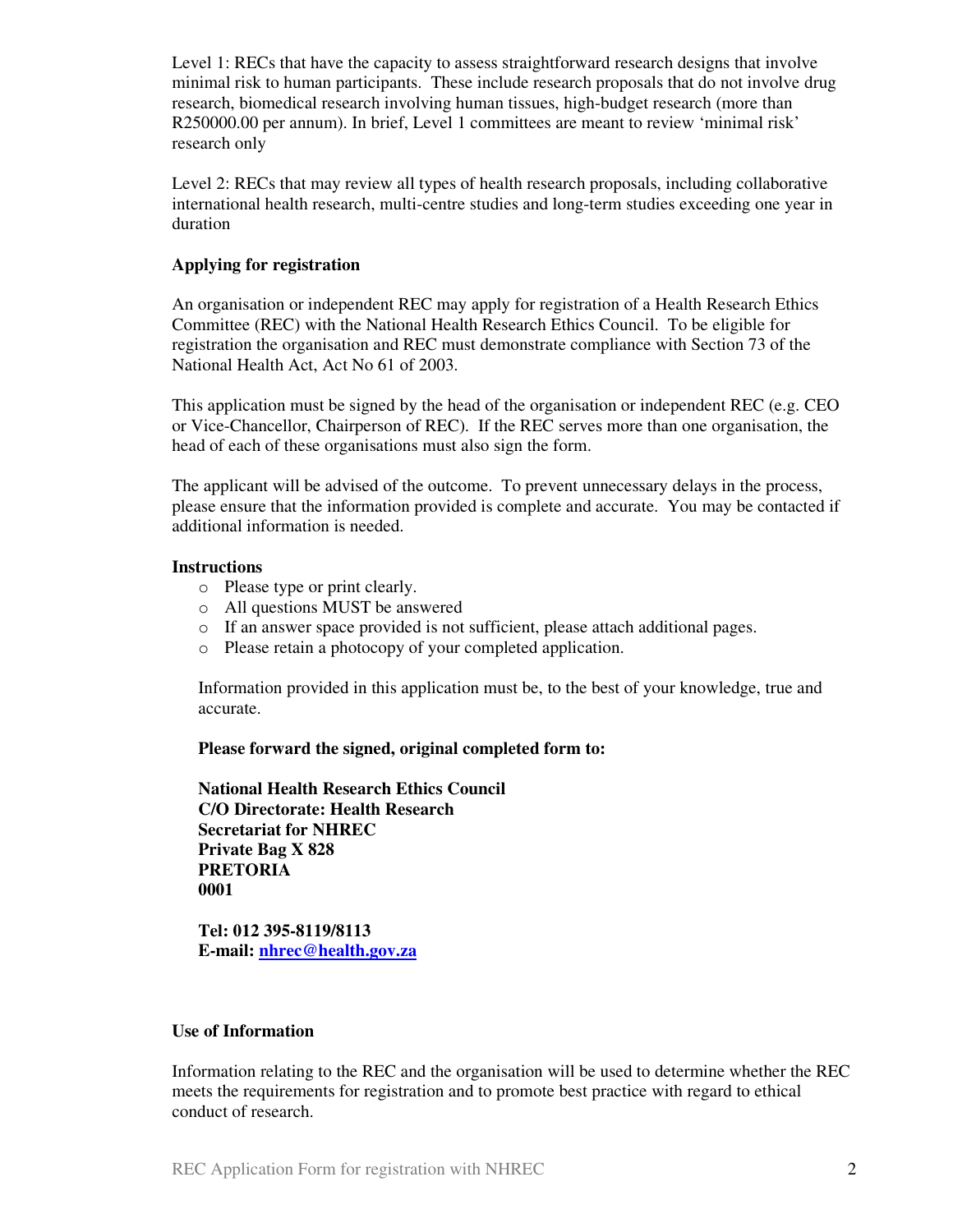Information collected during registration will be used for the following purposes:

- o Send information relevant to research and ethics to the organisation and REC;
- o Monitor and review REC compliance with the National Health Act, Act No 61 of 2003
- o Generate lists of REC/organisation contact details (excluding personal information)
- o Maintain a record of correspondence, enquiries and complaints;
- o Assists in the development of initiatives to support RECs and research organisations;
- o Consult with RECs/organisations on policy with regard to health ethics, research ethics and RECs.

#### **Privacy disclosure of information**

Information collected by the NHREC about the RECs and organisations is subjects to the government policy on confidentiality of information.

# **Additional information on the NHREC can be retrieved from http://www.nhrec.org.za**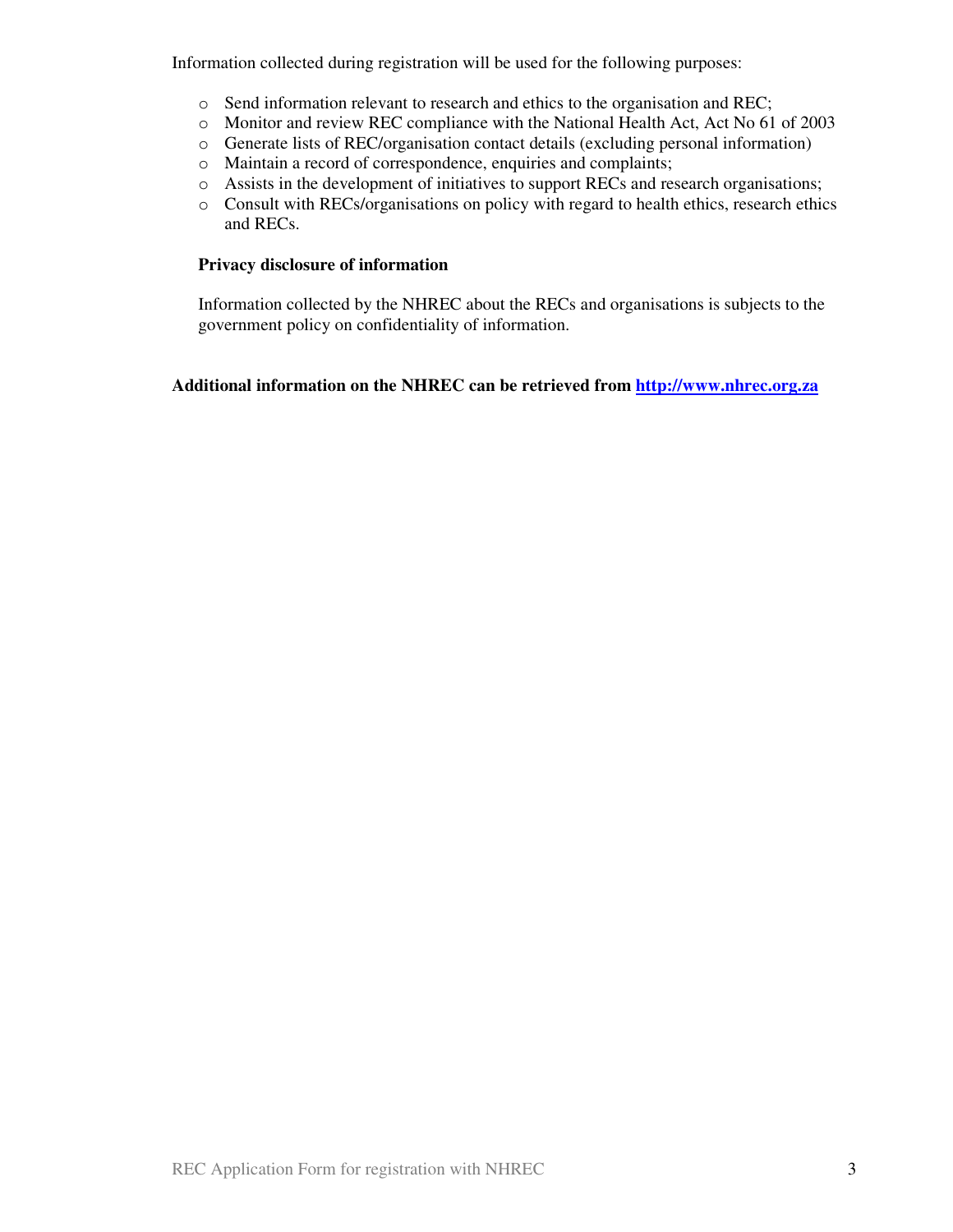# **Section 1 Organisation and Research Ethics Committee (REC) Details**

# **REC details**

**1. Name of the Organisation** 

**2. Name of REC** 

# **3. REC Mailing Address (both physical and postal)**

| All REC related correspondence would be sent to this address        |
|---------------------------------------------------------------------|
| Please provide address exactly as it should appear on mailing label |
|                                                                     |
|                                                                     |
|                                                                     |
|                                                                     |
|                                                                     |
|                                                                     |
|                                                                     |
| E-mail to be used for REC contact/correspondence                    |
|                                                                     |
|                                                                     |
| Specific Website for REC information (if applicable)                |
|                                                                     |
|                                                                     |

# **4. REC Contact Officer**

| Name<br><b>Title</b>                               | Name | <b>Surname</b> |
|----------------------------------------------------|------|----------------|
| Position                                           |      |                |
| Phone $($ )                                        |      |                |
| $\begin{bmatrix} \text{Fax} & ( & ) \end{bmatrix}$ |      |                |
| E-mail                                             |      |                |
|                                                    |      |                |

# **5. REC Chairperson**

REC Application Form for registration with NHREC 4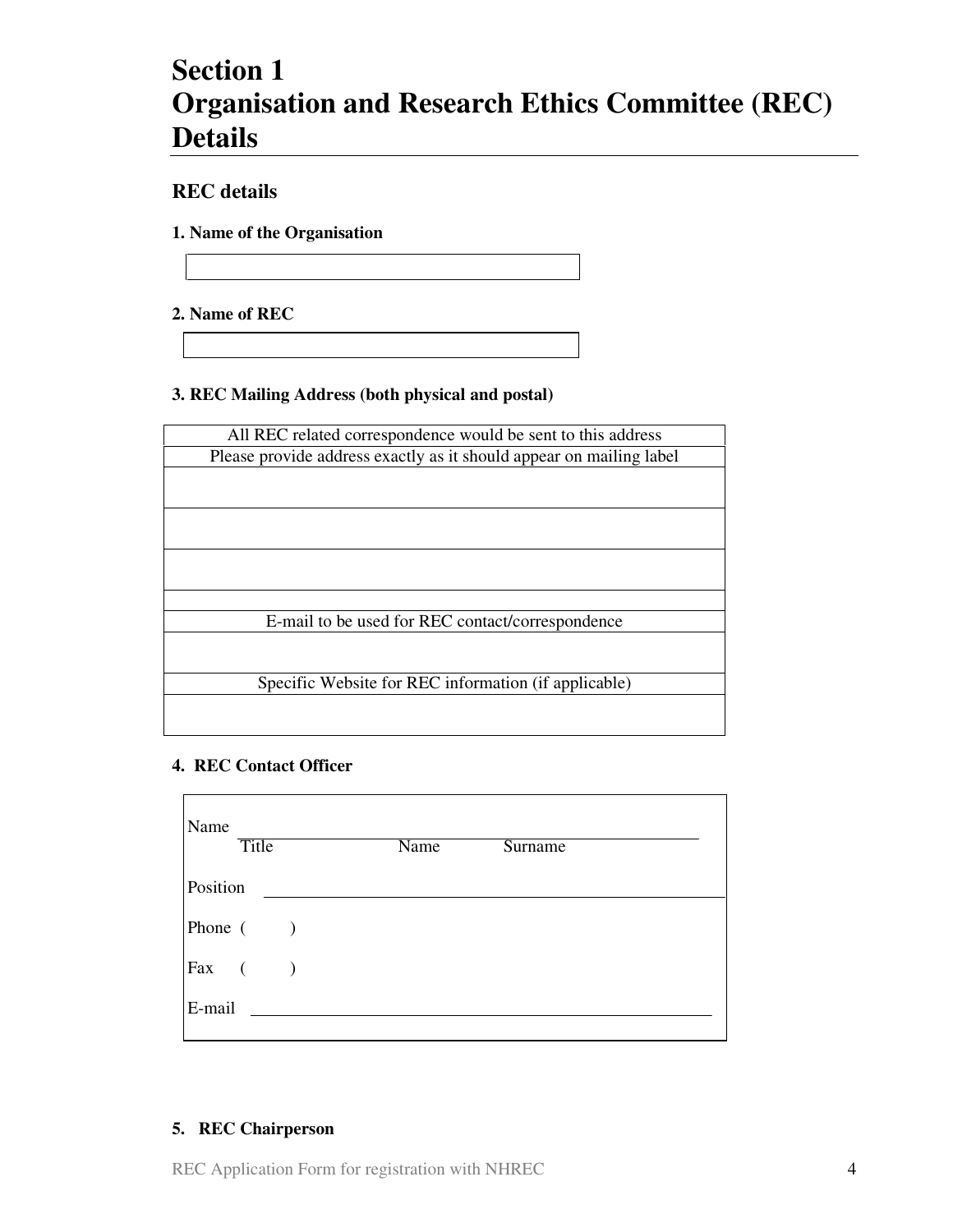| Name   | Title | Name | Surname |                                                                                 |
|--------|-------|------|---------|---------------------------------------------------------------------------------|
| Phone  |       |      |         |                                                                                 |
| Fax    |       |      |         |                                                                                 |
| E-mail |       |      |         |                                                                                 |
| above. |       |      |         | All correspondence to the chairperson will be sent to the "REC Mailing Address" |

## **Organisation with primary responsibility for the REC ('Applicant')**

Every organisations/institutions, health agency and health establishment at which health research is conducted, must establish or have access to a health research ethics committee, which is registered with the National Health Research Ethics Council (Section 73 of the National Health Act, Act No 61 of 2003).

A health research ethics committee must:

- (a) review research proposals and protocols in order to ensure that research conducted by the relevant institution, agency or establishment will promote health, contribute to the prevention of communicable or non-communicable diseases or disability or result in cures for communicable or non-communicable diseases; and
- (b) grant approval for research by the relevant institution, agency or establishment in instances where research proposals and protocol meet the ethical standard as described in the Regulations and guidelines governing the conduct of health research.

#### **Organisations with primary responsibility for the REC ('Applicant')**

#### **6. Name of organisation**

#### **7. Name of head of organisation**

#### **8. Position of head of organisation**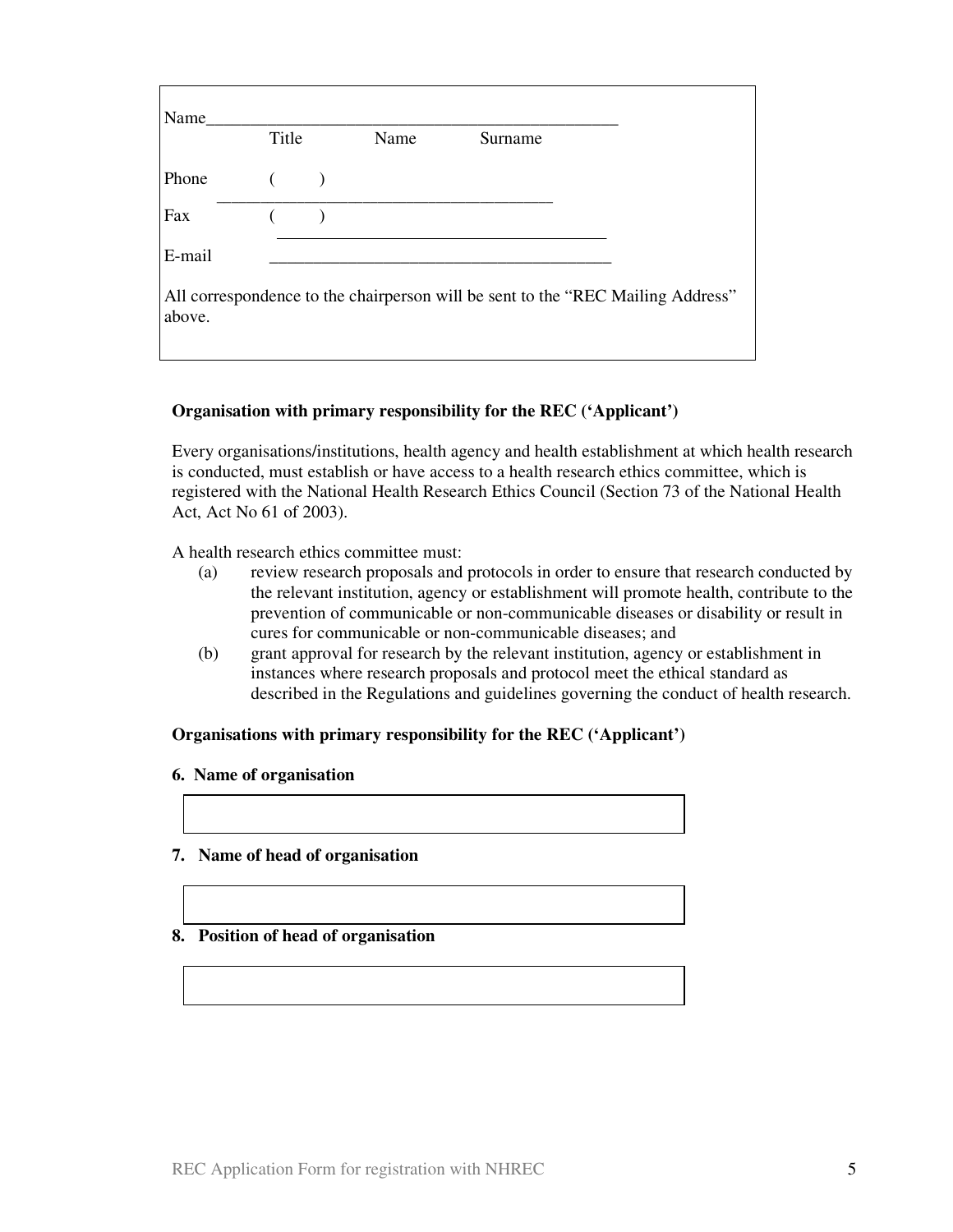## **9. Contact details for head of organisation**

| Phone ( |  |  | Fax |  |  |
|---------|--|--|-----|--|--|
| E-mail  |  |  |     |  |  |

## **10. Mailing address for head of organisation (Physical & Postal)**

**All correspondence to the head of the organisation will be sent to this address. Please provide address exactly as it should appear on a mailing label** 

| <b>Physical Address:</b> |  |
|--------------------------|--|
|                          |  |
|                          |  |
|                          |  |
|                          |  |
| <b>Postal Address:</b>   |  |
|                          |  |
|                          |  |
|                          |  |
|                          |  |

# **11. Please indicate which category best describes the organisation** (*Tick one only)*

| Hospital/health service -public                         |
|---------------------------------------------------------|
| Hospital/health service – private                       |
| University/educational institution – public             |
| University/educational institution – private            |
| Government Department                                   |
| Government statutory agency (e.g. HSRC, MRC, NRF, CSIR) |
| Private Research Ethics Committee (not for profit)      |
| Private Research Ethics Committee (for profit)          |
| Other organisation/institution –not for profit          |
| Other organisation/institution $-$ for profit           |

# **12. How many organisations (stakeholders) does this REC serve?**

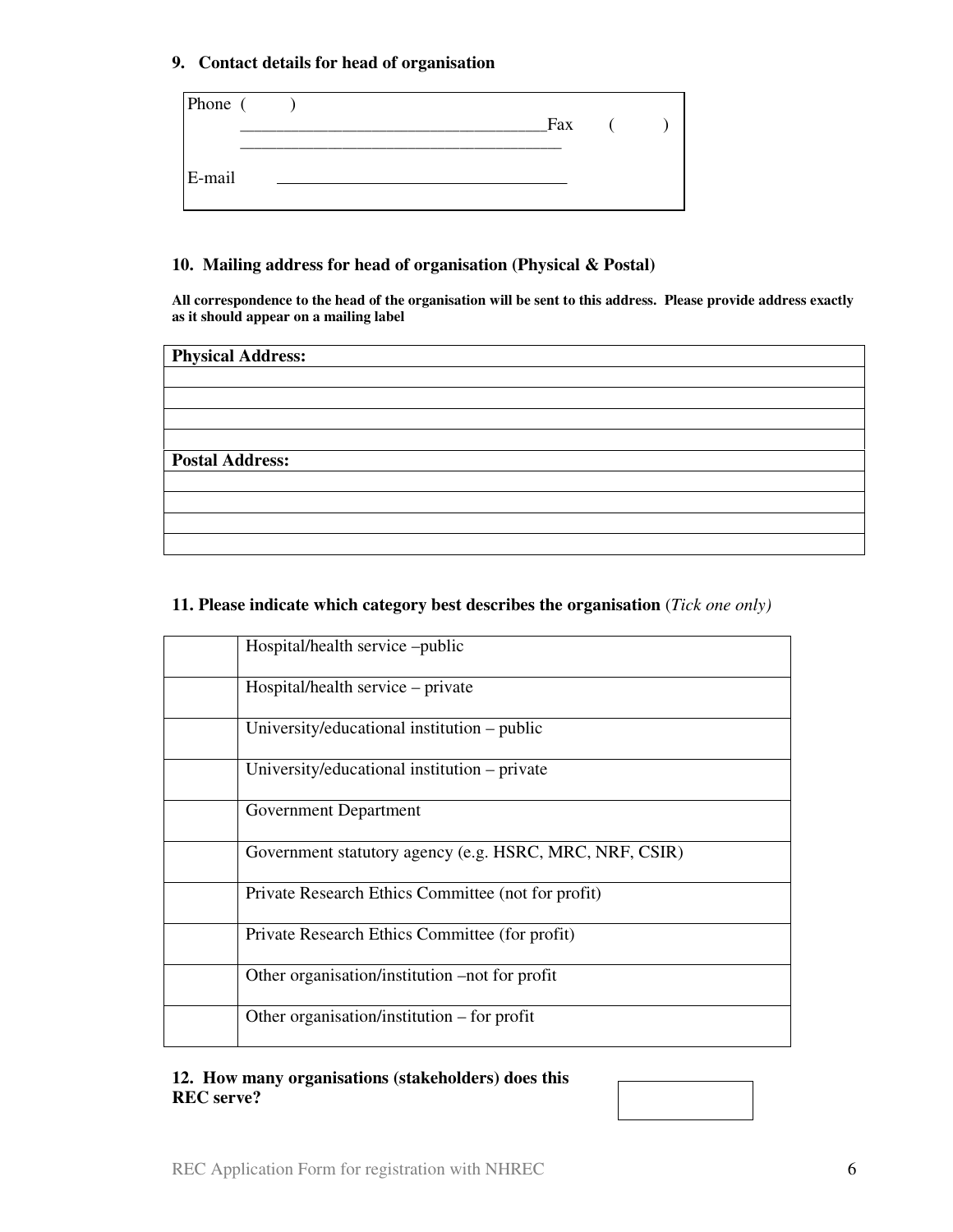# **Anticipated activity level of the REC**

# **13. How many research proposals/protocols did the REC review in the last 12 months?**

# **14. How many meetings (for the purpose of review research proposals/protocols) did and does the REC hold respectively?**

| In the past 12 months?   |  |
|--------------------------|--|
| In the next $12$ months? |  |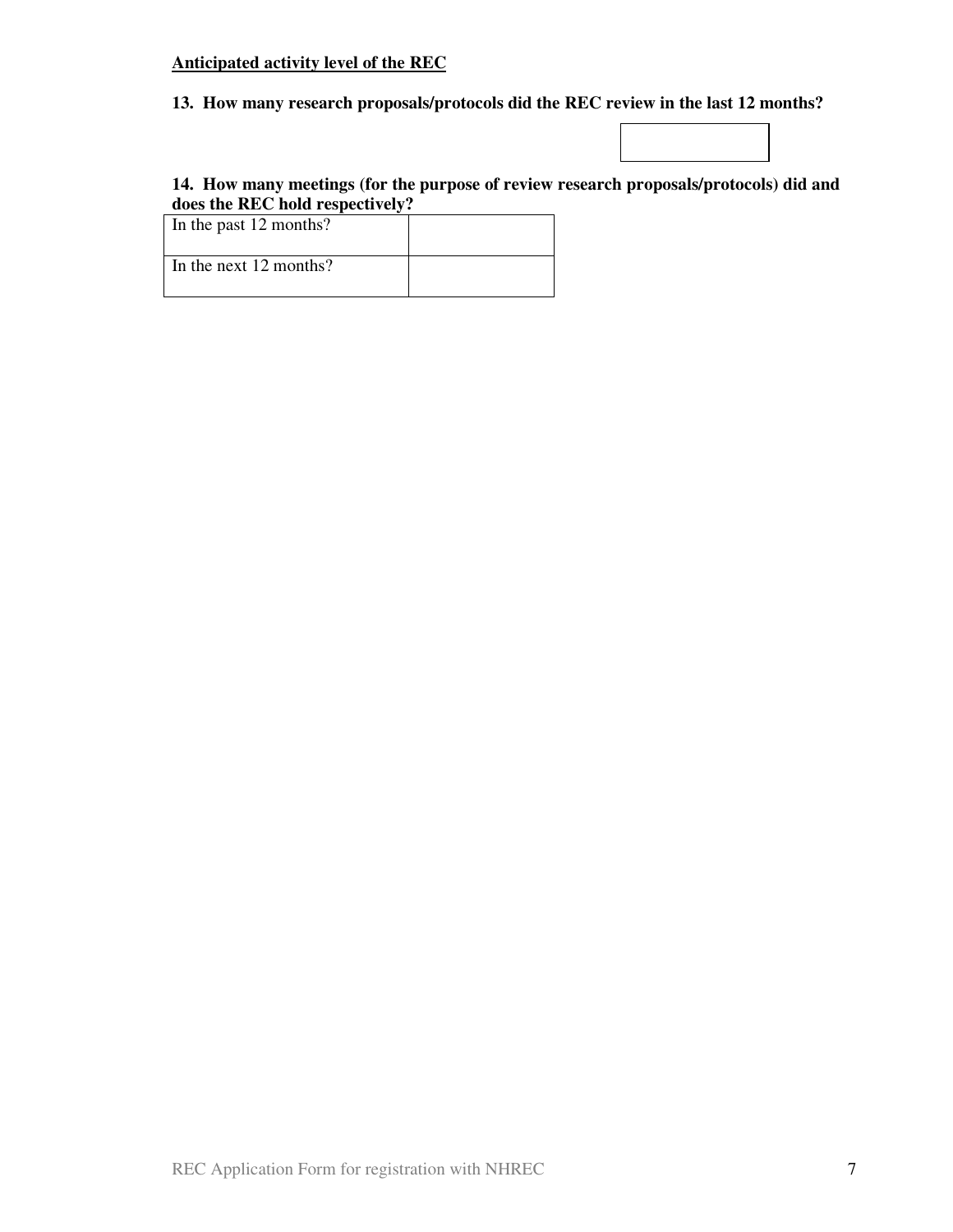# **Section 2 Registration Information**

Questions in this section relate to the requirements of REC

# **Establishment of REC**

(In accordance with Guidelines of DoH (2004) Ethics in Health Research: Principles Structures & Processes)

The organisation (s) or institution(s) must, when establishing a REC, set out terms of reference including the scope of its responsibilities, relationship to non-affiliated researchers, accountability, mechanisms of reporting, and remuneration, if any, for members.

1. Has the REC been established with specific terms of reference?



Yes (go to question  $2$ )

1a. if NO, please provide an explanation:

2. What percentage of work best describes the role of your research ethics committee?

**Research** i.e. Review and monitoring of research proposals and associated activities  $%$ 

**Non-research** e.g. policy development, monitoring of clinical practice

#### **REC Composition**

 $\%$ 

(In accordance with the Guidelines of DoH (2004) Ethics in Health Research: Principles Structures & Processes)

The research ethics committee should consist of members who, collectively, have the qualifications and experience to review and evaluate the science, health aspects and ethics of the proposed research. Research ethics committees should be independent, multi-disciplinary, multisectoral and pluralistic.

## **3. Is the REC membership constituted in accordance with the guidelines: DoH (2004) Ethics in Health Research: Principles, Structures and Processes?**



Yes (go to question 4)  $\log_2 4$  No

# **3a. In NO, please provide an explanation**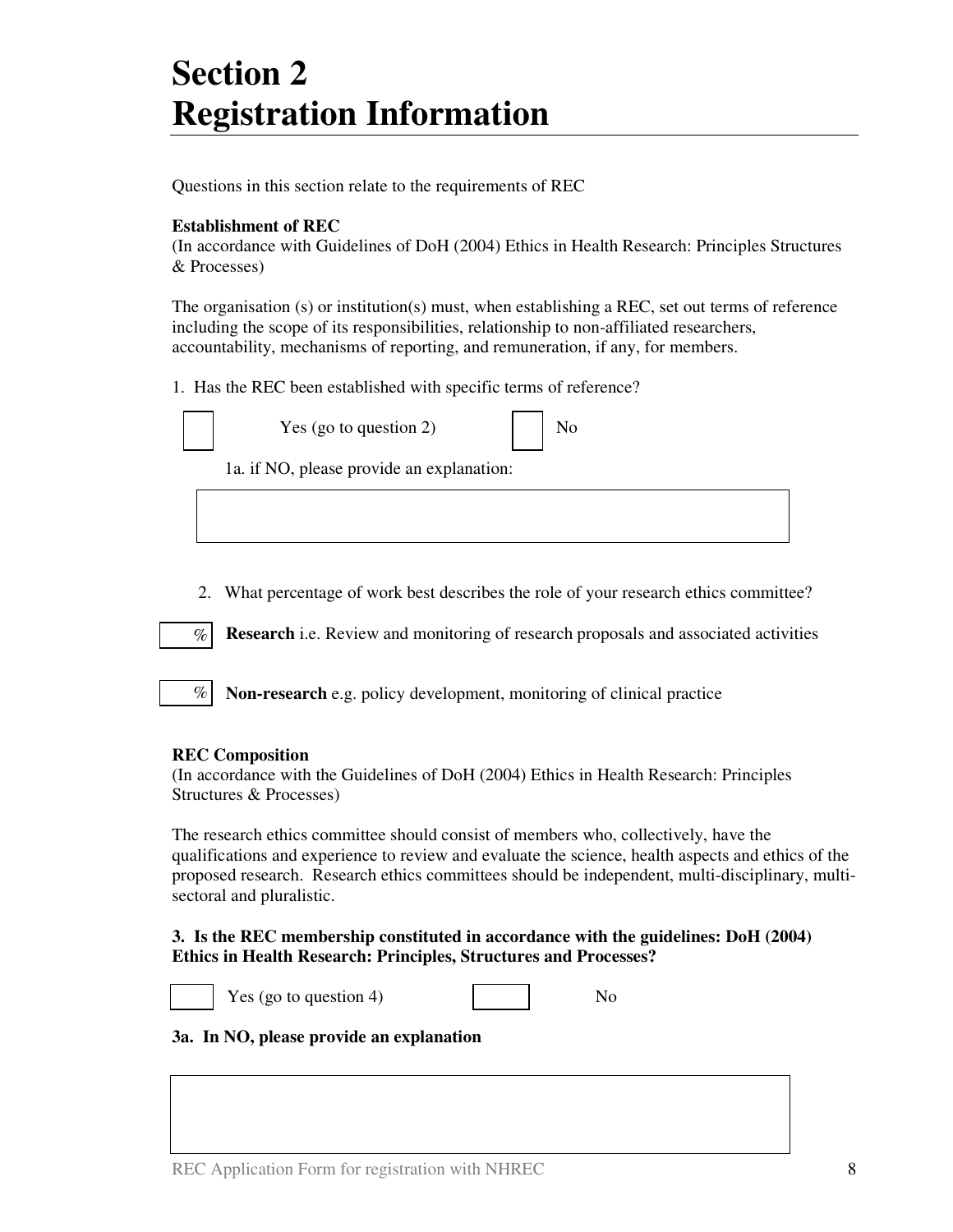## **4. Please indicate how the membership of your REC is constituted**

Please ensure that each individual member is assigned to one category of membership only.

| Name of a<br>member | Lay<br>person | <b>Institutional</b> | Non-<br>institutional | Qualifications | <b>Research Ethics</b><br><b>Training</b> |
|---------------------|---------------|----------------------|-----------------------|----------------|-------------------------------------------|
|                     |               |                      |                       |                |                                           |
|                     |               |                      |                       |                |                                           |
|                     |               |                      |                       |                |                                           |
|                     |               |                      |                       |                |                                           |
|                     |               |                      |                       |                |                                           |
|                     |               |                      |                       |                |                                           |
|                     |               |                      |                       |                |                                           |
|                     |               |                      |                       |                |                                           |
|                     |               |                      |                       |                |                                           |
|                     |               |                      |                       |                |                                           |
|                     |               |                      |                       |                |                                           |
|                     |               |                      |                       |                |                                           |
|                     |               |                      |                       |                |                                           |
|                     |               |                      |                       |                |                                           |

## **5. Please describe the role/expertise of "other/additional" members:**

#### **6. What is the gender composition of the REC?**

| <b>Number of Males</b> | <b>Number of Females</b> |
|------------------------|--------------------------|
|                        |                          |
|                        |                          |

# **7. Indemnification of REC Members**

Members must receive a formal notification of appointment and assurance that the organisation/institution will provide legal protection in respect of liabilities that may arise in the course of *bona fide* conduct of their duties as committee members.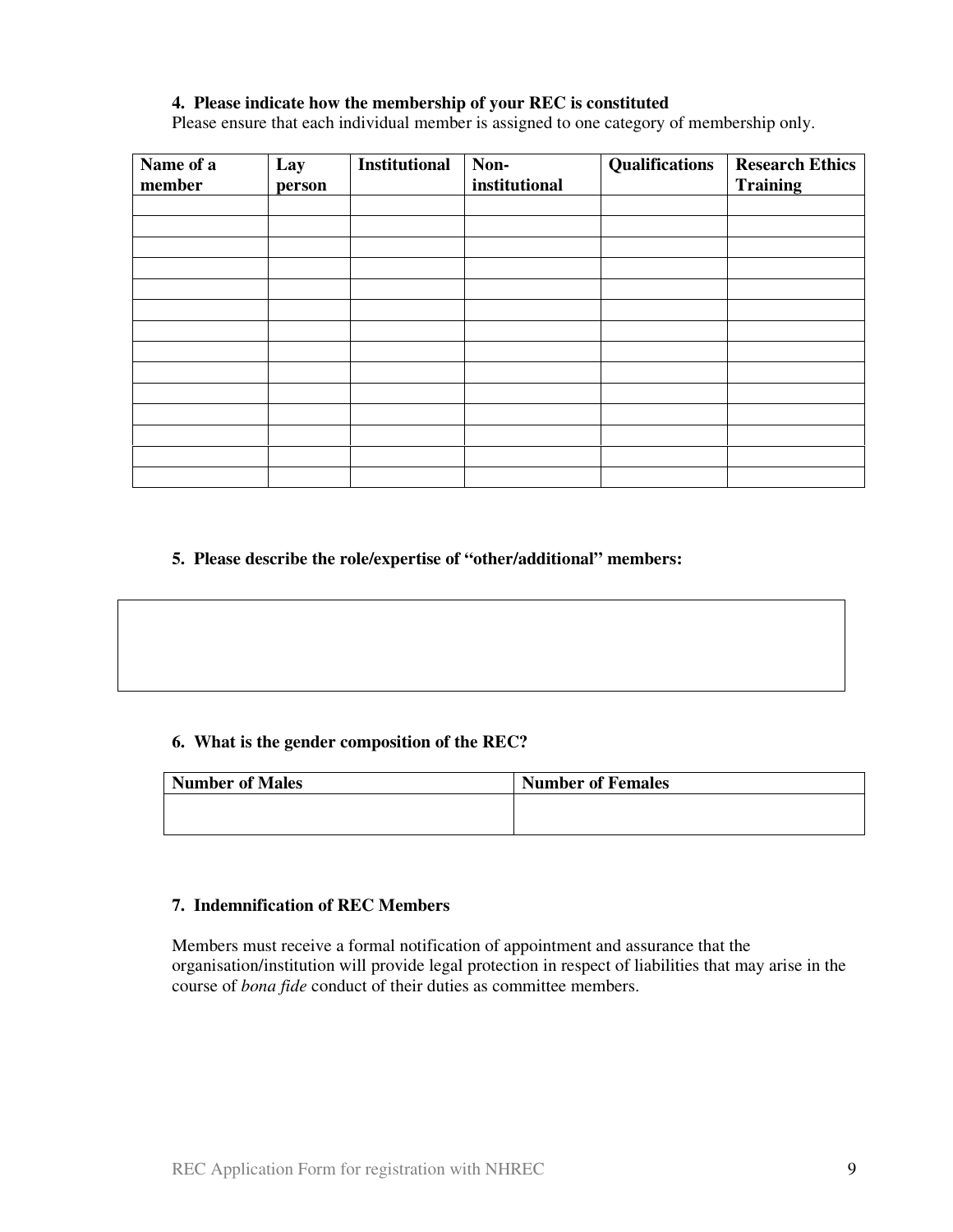#### **7a. How are REC members informed about their appointment? (please tick)**

| Letter (posted/faxed)              |
|------------------------------------|
| E-mail                             |
| Personal communication (telephone) |
| Other, please state:               |

# **7b. How are REC members selected?**

# **7c. How are they notified?**

**8. Has the organisation provided assurance of legal protection for REC members?** 

**Yes (go to question 9)** No

**8a. If NO, please provide an explanation of current arrangements:**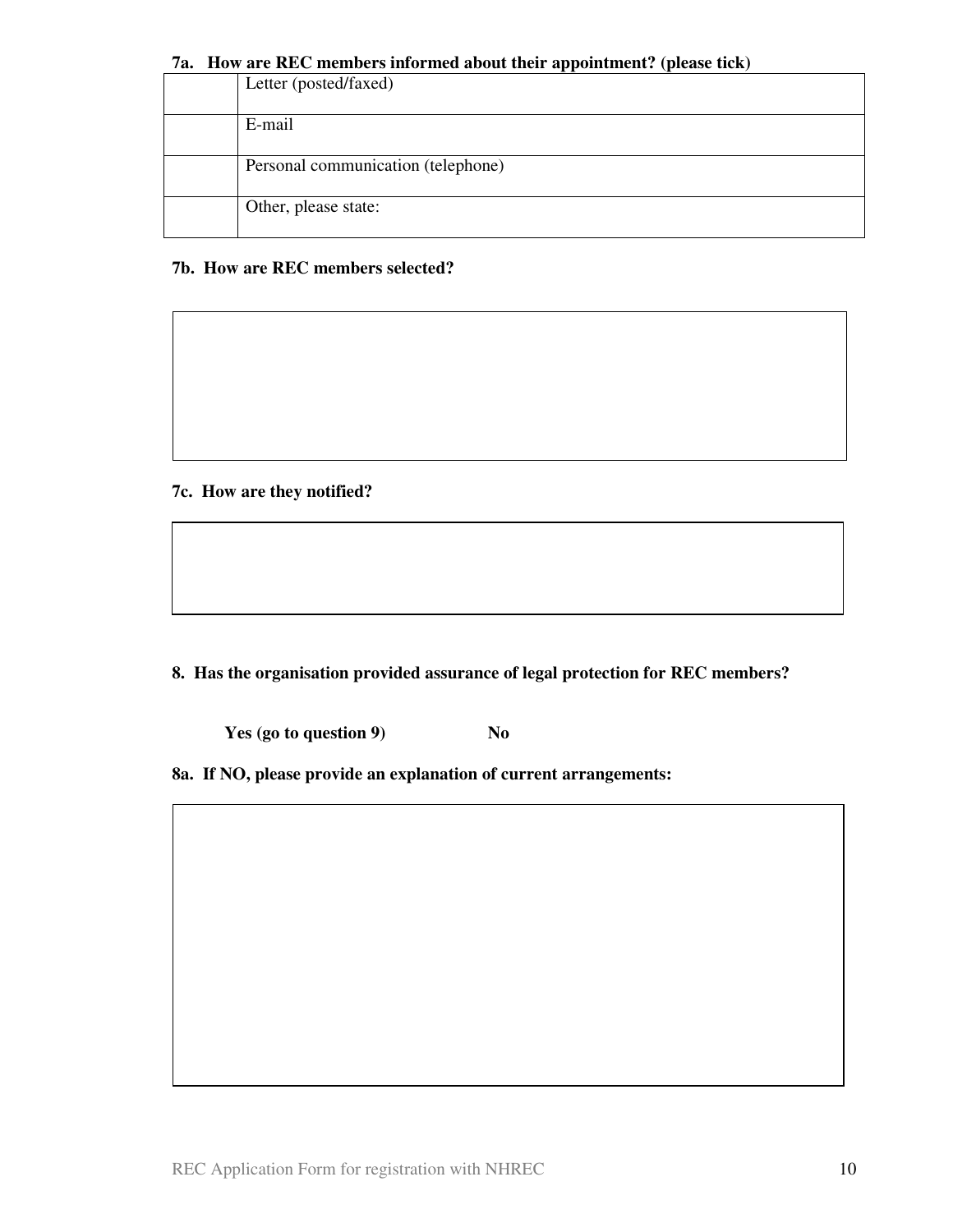# **REC Procedures**

Institutions and organisations and their RECs must have working procedures

#### 9. **Has the organisation and the REC established working procedures for the following**

*(If Yes, please indicate if these are documented or not documented. If procedures are not documented, please provide a general explanation)* 

|                                                | Yes | Documented | Not        | No |
|------------------------------------------------|-----|------------|------------|----|
| Frequency of meetings                          |     |            | Documented |    |
|                                                |     |            |            |    |
| If NO, Please explain:                         |     |            |            |    |
|                                                |     |            |            |    |
|                                                |     |            |            |    |
|                                                |     |            |            |    |
| Preparations of agendas and minutes            |     |            |            |    |
| If NO, Please explain:                         |     |            |            |    |
|                                                |     |            |            |    |
|                                                |     |            |            |    |
|                                                |     |            |            |    |
| Distribution of papers prior to meetings       |     |            |            |    |
|                                                |     |            |            |    |
| If NO, Please explain:                         |     |            |            |    |
|                                                |     |            |            |    |
|                                                |     |            |            |    |
|                                                |     |            |            |    |
| Consideration and Review of research protocols |     |            |            |    |
| If NO, Please explain:                         |     |            |            |    |
|                                                |     |            |            |    |
|                                                |     |            |            |    |
|                                                |     |            |            |    |
| Methods of decision -making                    |     |            |            |    |
|                                                |     |            |            |    |
| If NO, Please explain:                         |     |            |            |    |
|                                                |     |            |            |    |
|                                                |     |            |            |    |
|                                                |     |            |            |    |
| Prompt notification of decisions               |     |            |            |    |
| If NO, Please explain:                         |     |            |            |    |
|                                                |     |            |            |    |
|                                                |     |            |            |    |
|                                                |     |            |            |    |
| Reporting of adverse events                    |     |            |            |    |
|                                                |     |            |            |    |
| If NO, Please explain:                         |     |            |            |    |
|                                                |     |            |            |    |
|                                                |     |            |            |    |
|                                                |     |            |            |    |
| Safety Monitoring                              |     |            |            |    |
| If NO, Please explain:                         |     |            |            |    |
|                                                |     |            |            |    |
|                                                |     |            |            |    |
|                                                |     |            |            |    |
|                                                |     |            |            |    |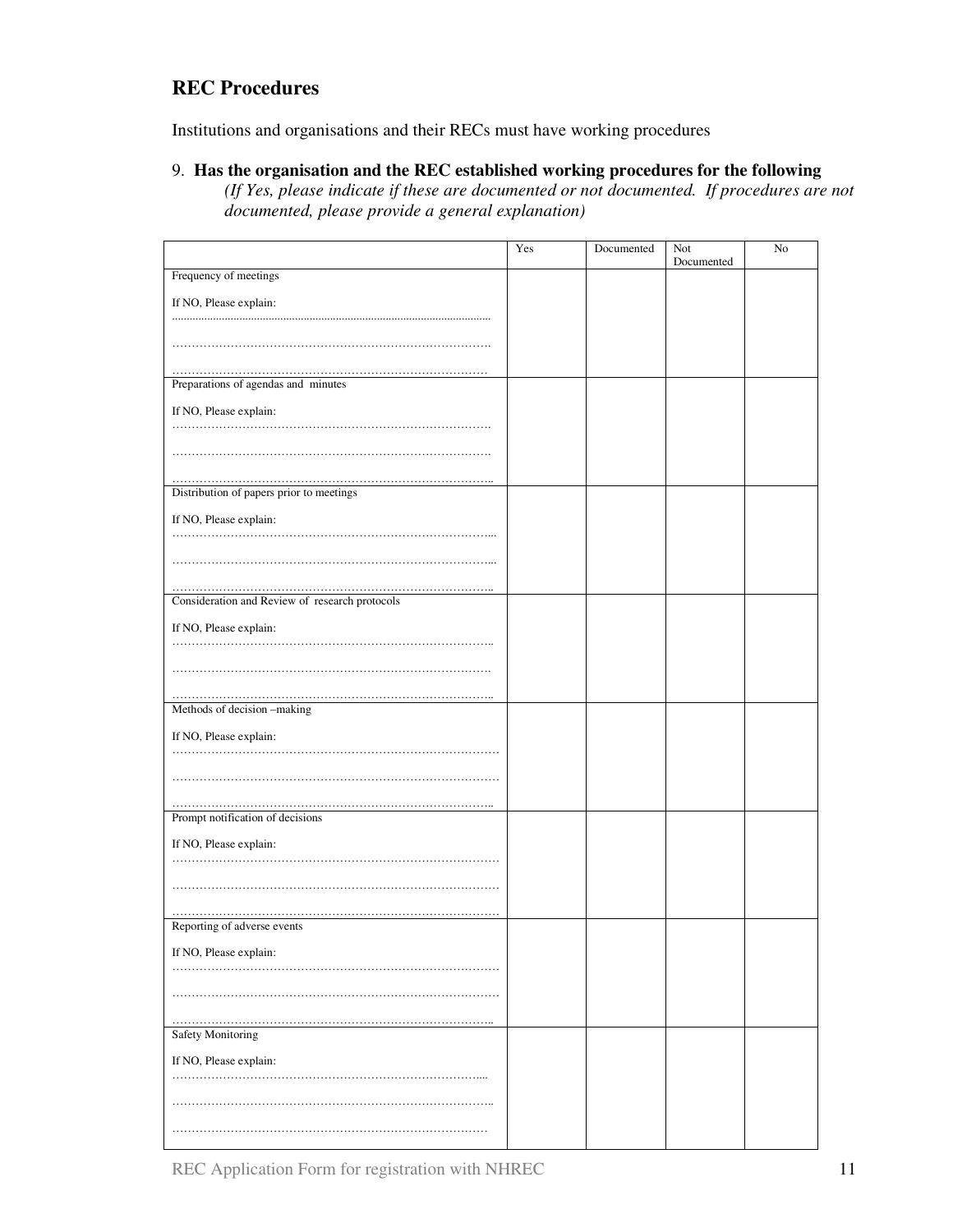**10(a) Has the organisation and the REC developed procedures and processes to address conflicts of interest for REC members? (***Please tick the documented box if these are documented, if not, provide a general explanation in a space provided below)* 

| Yes | N <sub>0</sub> | documented |
|-----|----------------|------------|
|     |                |            |
|     |                |            |

**10(b) Has the organisation and the REC developed procedures and processes to address conflicts of interest for researchers? (***Please tick the documented box if these are documented, if not, provide a general explanation in a space provided below)* 

| Yes | N <sub>0</sub> | documented |
|-----|----------------|------------|
|     |                |            |
|     |                |            |

**11(a) If No in 10(a), please provide an explanation of current arrangements:** 

**11(b) If No in 10(b), please provide an explanation of current arrangements:** 

An REC shall maintain a record of all research protocols received and reviewed as discussed in the DoH (2004): Ethics in Health Research: Principles Structures and Processes guidelines, Section 3.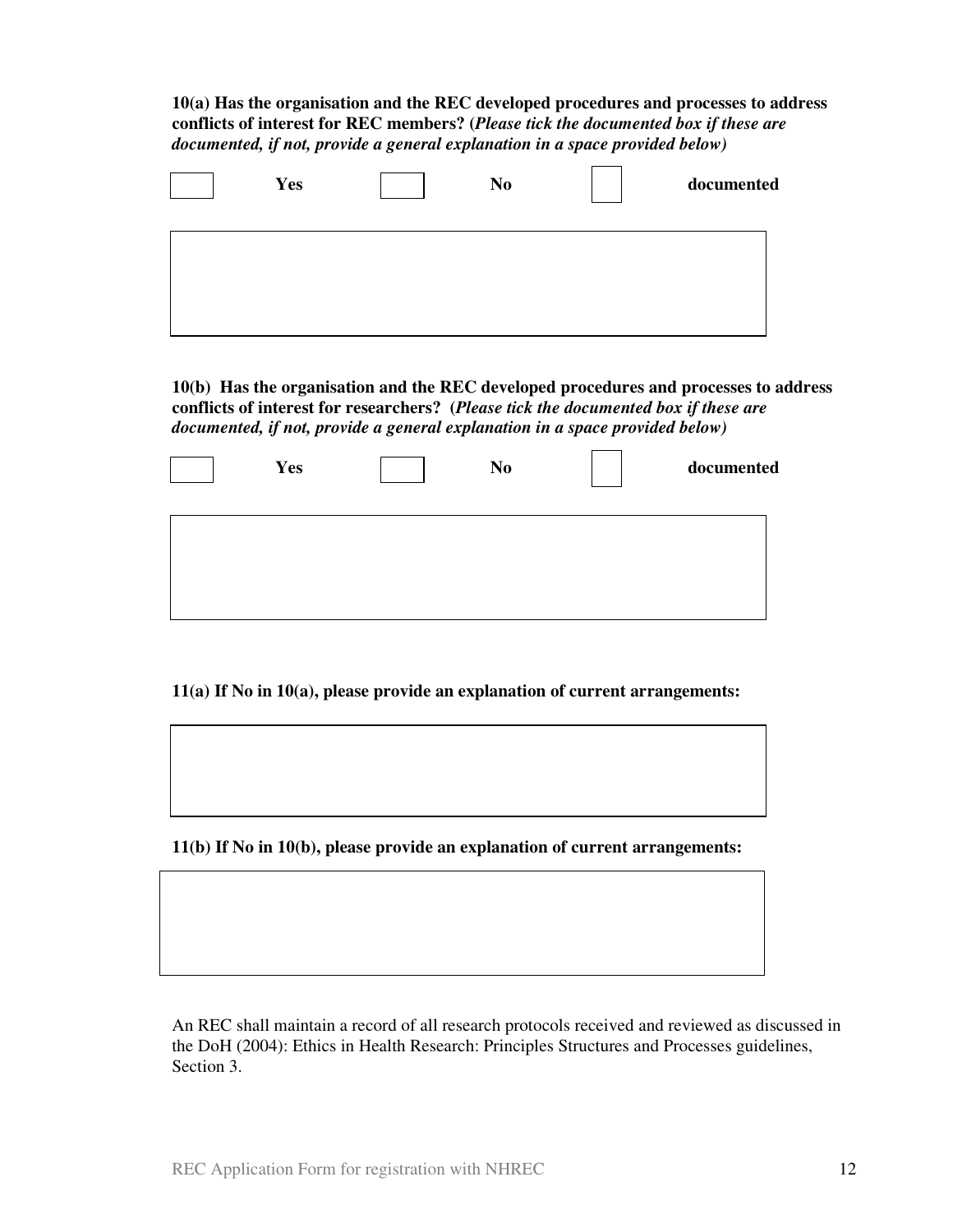**12. Has the organisation developed procedures and processes to maintain records in accordance with the DoH (2004): Ethics in Health Research: Principles Structures and Processes guidelines? (***Please tick the documented box if these are documented, if not, provide a general explanation in a space provided below)* 

| <b>Yes</b> | N <sub>0</sub> | documented |
|------------|----------------|------------|
|            |                |            |
|            |                |            |

**13. Are you applying for level 1 or level 2 accreditation**<sup>∗</sup>**? (DoH (2004): Ethics in Health Research: Principles Structures and Processes guidelines, Section 3.3.2)** 



**14. Please attach the following REC supporting documentation:** 

- **Standard Operating Procedures of the REC**
- **Application forms for ethical review**
- **Confidentiality agreement form**
- **Conflict of Interest Declaration**
- **Checklist for submissions**

-

**13. If there is other information relevant to this application that may assist, please provide it below.** 

REC Application Form for registration with NHREC 13 ∗ Please note ratification of levels will be done by the NHREC during accreditation.